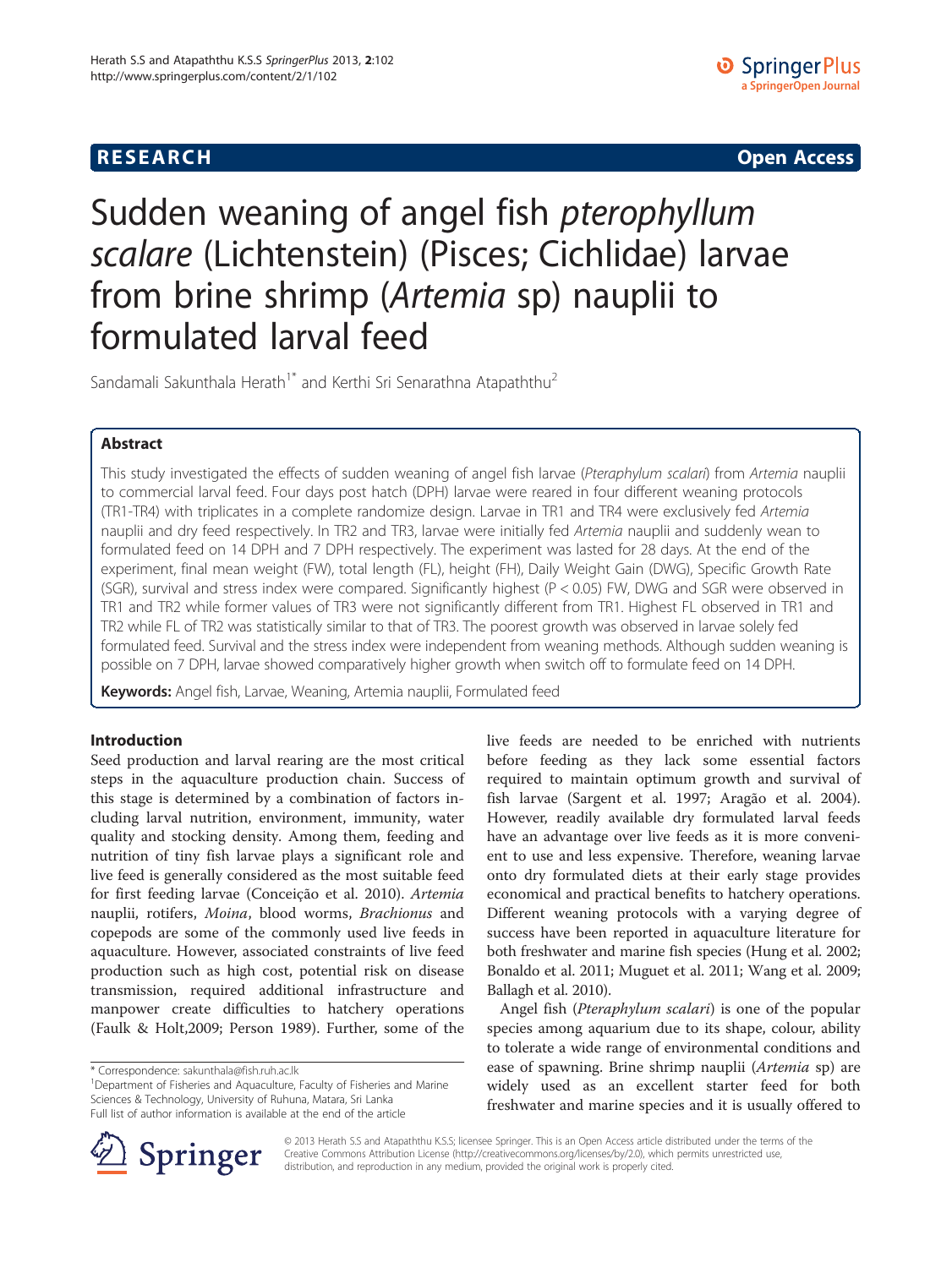angel fish larvae during the first 3–4 weeks (pers.com). Artemia is expensive and its supply varies with the environmental changes (Lavens & Sorgeloos [2000](#page-6-0)). Hence, shortening of Artemia feeding phase would provide both economical and practical benefits to hatchery operations and weaning techniques are yet to be developed for angels. Further, there is no any single study that has been undertaken to study the effect of sudden weaning of angel fish larvae from live feed to dry formulated feed. Therefore, this study was designed to evaluate the effects of sudden weaning from Artemia nauplii to formulated feed on growth and survival of angel fish (Pterophyllum scalare) larvae.

## Methodology

#### Experimental fish and culture units

Angel brood fish were obtained from the aquarium of the Faculty of Fisheries and Marine Sciences and Technology (FMST), university of Ruhuna, Sri Lanka. Male and female brood fish were stocked in a glass tank prior to the commencing of the experiment. Two couples of angel fish were selected after coupling and transferred to breeding tanks for spawning. Four days post hatched (DPH) healthy larvae were used as experimental fish and glass tanks  $(30 \times 20 \times 20$  cm) were used as experimental units. This research was approved by the Research Committee of the FMST. All experimental steps were conducted using the aquaculture research facilities of the FMST, University of Ruhuna, Sri Lanka.

## Experimental design

Four different weaning methods (TR1-TR4) each with three replicates were randomly allocated into 12  $(4 \times 3)$ experimental units in a Complete Randomize Design (CRD). In TR1 and TR4, larvae were exclusively fed Artemia nauplii and formulated feed respectively throughout the whole experiment. Larvae in TR2 and TR3 were initially fed with Artemia nauplii until 14 DPH and 7 DPH respectively and suddenly offered formulated feed (Table 1). All tanks were filled with de-chlorinated tap water up to 18 cm. We introduced larvae to the experimental tanks by using a deep spoon. Larvae were collected to the spoon from the stock tank and allow to slowly mixing water in experimental tank. Larvae were stocked in each tank at a stocking density of 30 larvae per tank and allow larvae to adjust to the new system for 48 hours before starting the experiment.

Table 1 Number of days that live feed and formulated feed was offered at weaning methods employed

|                        | TR1 | TR2 | TR3 | TR4 |
|------------------------|-----|-----|-----|-----|
| Artemia (days)         | 28  | 14  |     |     |
| Formulated feed (days) |     | 14  | 21  | 28  |
| Total (days)           | 28  | 28  | 28  | 28  |

#### Feeding protocol

Artemia nauplii were obtained after hatching Artemia cysts (Premier Cyst, Lanka Salt Ltd, Sri Lanka) in a 35 ppt saline solution. Commercial larval feed (Prima feed No 2, Prima Ceylon Ltd, Sri Lanka) was purchased from the local market and their composition is given in the Table 2. Dry feed was ground before feeding and larvae were fed to satiation twice a day at 08.00 h and 14.00 h. Water quality on experimental tanks was maintained by avoiding the accumulation of fish fecal matters and uneaten feeds. Every day in the morning, fish fecal matters and uneaten feeds were siphoned out before feeding and the water losses were compensated using de-chlorinated tap water. Daily mortality was recorded and the experiment was lasted for 28 days.

#### Stress test

The stress test entailed exposure of the fish larvae to an osmotic shock in a saline solution. A preliminary trial was conducted before performing the stress test according to Lim et al. [\(2002\)](#page-6-0) to select the appropriate salinity level to be used in the subsequent stress resistance test. A series of saline solution (10, 20, 25, 30, 35 and 40 ppt) was prepared using sodium chloride and aerated tap water. Each concentration was considered as a treatment and this preliminary trial was conducted using glass beakers (1000 ml). Each treatment with two replicates were randomly allocated into 12 ( $6 \times 2$ ) beakers in a CRD. Beakers were filled with the relevant saline solution up to 500 ml mark and ten angel fry (28 days old) were stocked to each beaker. Mortality pattern was observed for 120 minutes and cumulative mortality was recorded at every five minutes.

After selecting the appropriate salinity on the basis of the former experiment (20 ppt), stress resistance test was conducted to evaluate stress resistance of fish larvae weaned at four different weaning techniques following the method described by Lim et al. [\(2002\)](#page-6-0). Ten larvae from each treatment (TR1-TR4) along with triplicates were exposed to an osmotic shock by putting larvae in a 20 ppt saline solution. Mortality pattern of fish larvae was observed for 120 minutes and cumulative mortality

| Table 2 Nutrient data from the manufactures for the |  |  |
|-----------------------------------------------------|--|--|
| formulated feed                                     |  |  |

|             | % composition  |
|-------------|----------------|
| Protein     | 42             |
| Lipid       | 10             |
| Fat         | $\overline{4}$ |
| Ash         | 12             |
| Metheonine  | 0.94           |
| Calcium     | 2.5            |
| Phosphorous | 1.2            |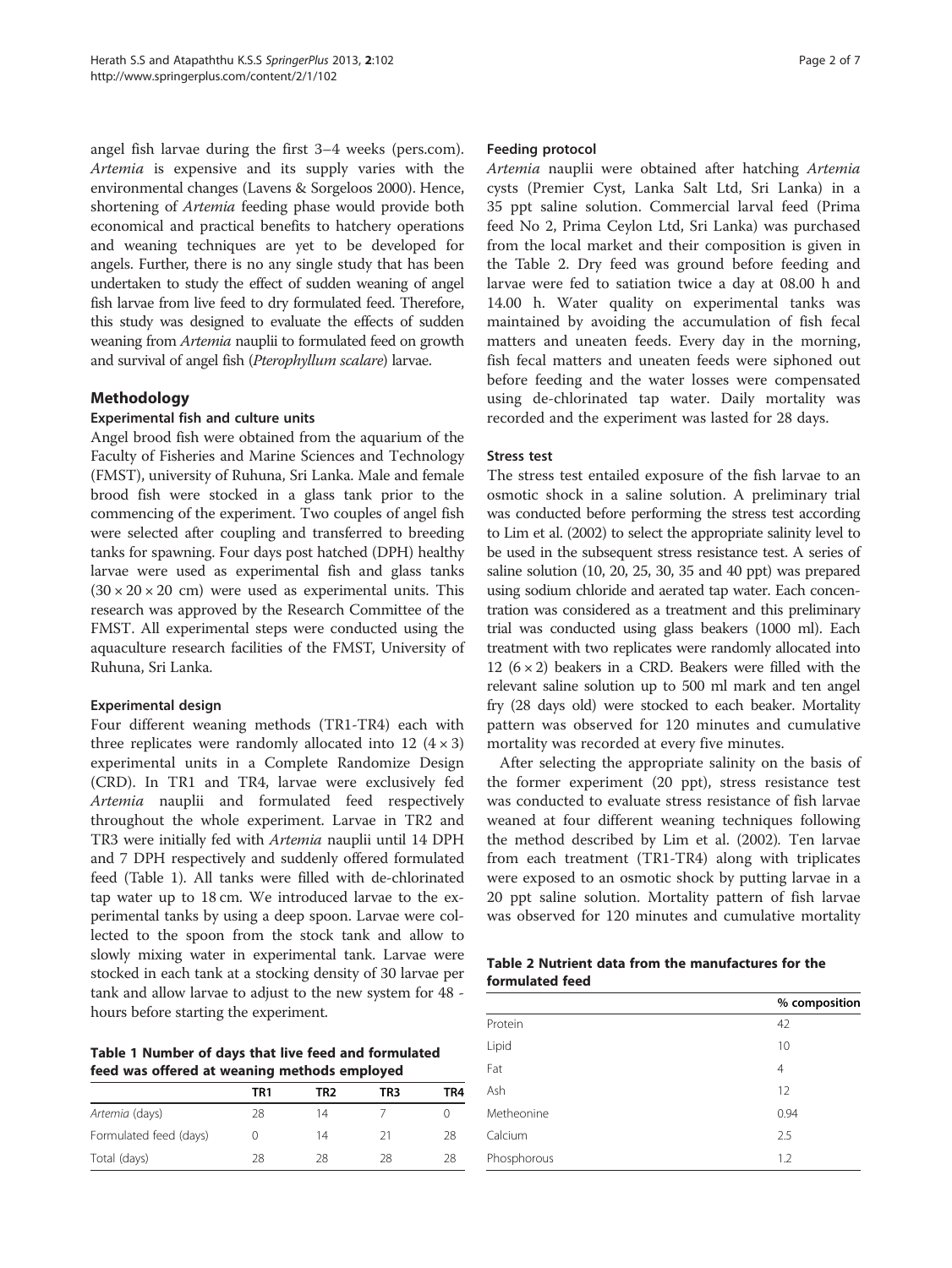were recorded at every 3-min. Stress resistance was expressed as the stress index, calculated as the average sum of cumulative mortality value in triplicate beakers according to the former authors.

#### Analytical procedure

At the commencement of the experiment, randomly selected 20 fish larvae were batch weighted to measure the initial mean weight (IW). Length of larvae (Total length) was individually measured using a stage micrometer and a light microscope. Larvae were not sampled during the study period to avoid stress. At the end of the experiment, eight larvae were randomly selected from each treatment to measure final mean weight (FW), final length and the height. Larvae were individually measured for weight using an analytical balance. Total length and height were measured using a measuring board.

Daily weight gain (DWG - mg day<sup>-1</sup>) = [FW – IW] / number of days; specific growth rate (SGR%) = (ln FW –ln IW) / number of days  $\times$  100; Survival rate (SR) (%) = Number of fish at the end of the experiment / number of fish stocked  $\times$  100, stress index were computed.

Data are presented as mean ± standard deviation (SD). Data analysis was done with SPSS (16 version) statistical software. Before being analyzed, data were checked for normality. Results were compared by analysis of variance (one way ANOVA) followed by the Tukey's multiple range test when significant differences were found at the  $p = 0.05$  level.

## Results

## Selection of suitable salinity for stress test

Mean weight and mean length of larvae used for the preliminary stress test were 30 mg and 13 mm respectively. Observed trend in larval mortalities over 120 minutes period at different salinities are presented in Figure 1.

In 40, 35 and 30 ppt salinities, 100% mortality observed within 20 minutes. But, all fish died in 25 and 20 ppt salinity levels after 40 minutes and 50 minutes respectively. However 100% survival was observed even at the end of the experiment (after 2 hours) when fish were exposed to 10 ppt salinity. Therefore, 20 ppt saline solution was selected as the optimum salinity level to be used in subsequent stress resistance tests.

## Growth and survival

Initial wet weight, total length and the height of fish larvae were 0.10 mg, 4.5 mm and 1 mm respectively. Growth performances observed in fish larvae after four weeks trial are presented in Table [3](#page-3-0).

Final mean weight, daily weight gain and specific growth rate of larvae were significantly higher  $(P < 0.05)$ in TR2 and TR1. However, former growth performances of TR1 are not significantly different either from TR2 or TR3. Except final mean length, growth parameters of TR1, TR2 and TR3 are approximately 1.5 times higher when compared to TR4.

Final mean length showed a somewhat different pattern than the final weight where the significantly highest length was observed in TR1 and TR2 while TR2 is not statistically different from TR3. Final height showed similar trend as observed for the length. Significantly least performances were observed in TR4 where the fish were solely fed formulated feed. Survival rate and the stress index were independent from the weaning method. Observed trend in larval survival over the entire experimental period is shown in Figure [2.](#page-3-0)

A comparatively high rate of mortality was observed during the first ten days in all treatment where the survival of larvae exclusively fed formulated feed decreased approximately to 60% (Figure [2\)](#page-3-0). After 10 days, survival of each treatment did not fluctuate in a wide range.

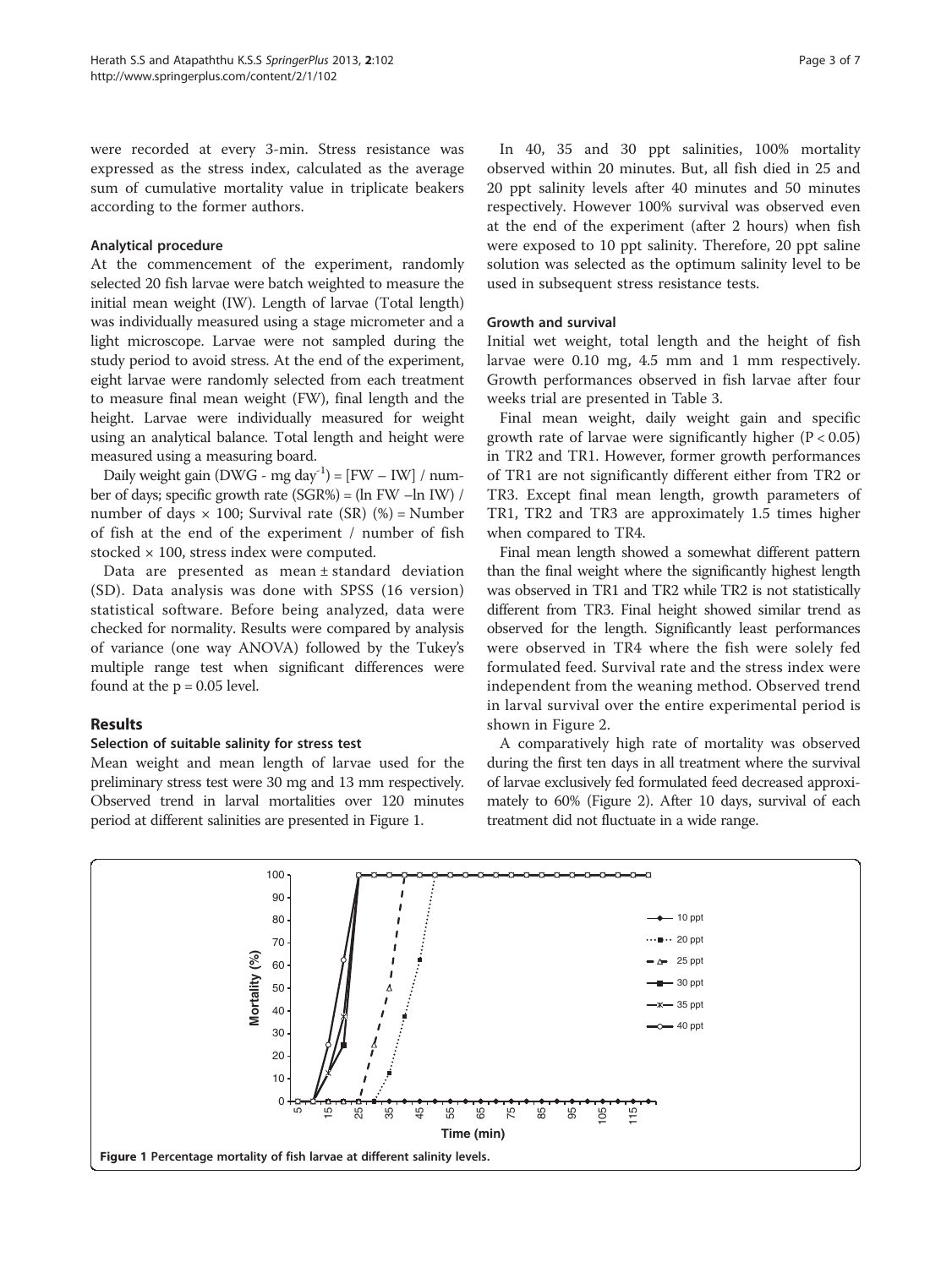<span id="page-3-0"></span>Table 3 Growth performances and survival rate of angel fish larvae reared under four different weaning methods for 28 days (values are in mean  $\pm$  Standard deviation, n =3)

| Responses                   |                         | <b>Treatments</b>            |                                          |                           |
|-----------------------------|-------------------------|------------------------------|------------------------------------------|---------------------------|
|                             | TR <sub>1</sub>         | TR <sub>2</sub>              | TR <sub>3</sub>                          | TR4                       |
| Final weight (mg)           | $35.4 \pm 3.4^{ab}$     | $40.5 \pm 0.2$ <sup>a</sup>  | $28.6 \pm 4.8^{b}$                       | $15.2 \pm 2.6^c$          |
| Final length (mm)           | $14.4 \pm 0.50^{\circ}$ | $13.9 + 0.32^{ab}$           | $12.8 + 0.70^b$                          | $9.5 + 0.58$ <sup>c</sup> |
| Final height (mm)           | $4.9 + 0.2a$            | $4.7 \pm 0.2^{ab}$           | $3.5 \pm 0.3^{\rm b}$                    | $2.5 + 0.4$ <sup>c</sup>  |
| DWG (mg day <sup>-1</sup> ) | $0.9 \pm 0.2^{ab}$      | $1.1 + 0.0^a$                | $0.7 \pm 0.2^{\rm b}$                    | $0.2 + 0.1^{\circ}$       |
| SGR (%)                     | $4.54 \pm 0.33^{ab}$    | $5.03 \pm 0.02$ <sup>a</sup> | $3.75 + 0.62^b$ 1.50 + 0.64 <sup>c</sup> |                           |
| Survival (%)                | $73 \pm 14^a$           | $70 + 18^a$                  | $68 + 6^a$                               | $51 \pm 14^a$             |
| Stress Index                | $232 + 90^a$            | $226 + 14^a$                 | $790 + 22a$                              | $253 \pm 52^{\circ}$      |

Different superscripts in the same raw indicate significant differences at P < 0.05. (TR1: exclusively fed Artemia, TR2: Artemia for fist 14 days and rest formulated feed, TR3: Artemia for fist 7 days and rest formulated feed, TR4: exclusively fed formulated feed).

Length class distributions of larvae at the end of the trial are presented in Figure [3.](#page-4-0) Total length of larvae reared in TR1, TR2, TR3 and TR4 ranged in 13–20 mm, 10–16 mm, 10–14 mm and 7–12 mm respectively.

The length frequency distributions of all treatments approximately followed a normal distribution pattern. Analysis of length frequency histograms demonstrated continuous dry feed feeding (TR4) yields appreciable percentage of smaller larvae than other treatments. Mean length of TR4  $(9.5 \pm 0.58 \text{ mm})$  is always less than the smallest length classes of other treatments.

#### **Discussion**

The maximum time gap between first and last mortality in the preliminary study was observed in 20 ppt salinity and similar salinity ranges have been observed for some other freshwater species such as molly (35 ppt), swordtail fry (20 ppt), tetra fry (15 ppt) and Clarias gariepinus (25 ppt) (Merchie et al. [1995;](#page-6-0) Lim et al. [2002\)](#page-6-0). However, Garcia-Ulloa and Gomez-Romero [\(2005\)](#page-5-0) used 30 ppt saline solution to measure the stress resistance of juvenile angels.

The optimum salinities for such a test could vary even within the same species as stress resistance depends upon the age and the development stage of the larvae. However, Lim *et al.* ([2002](#page-6-0)) reported that the maximum time gap between the first and the last fish mortality in a stress test range from 40 minutes for platy to 75 minutes for molly fry. The observed time gap in present study (50 minutes) agrees with this range. As there is no specific stress resistance test for angel fish larvae, further studies focusing on different salinity levels under various exposure times are needed to develop a protocol to evaluate the stress resistance of angel fish larvae.

The present study observed that applied weaning methods did not significantly contribute for the stress resistance of fish larvae. Garcia-Ulloa and Gomez-Romero ([2005\)](#page-5-0) also conclude that stress index for angel fish juveniles is independent from type of feed offered after testing four different feeds viz; de-capsulated Artemia, commercial flakes, commercial pellets and commercial starter diet. Lim et al. ([2002](#page-6-0)) reported that stress resistance of fish larvae is a function of sub optimal physiological condition of fish larvae that affected by infectious diseases, poor water quality and nutritional conditions. However, infectious diseases were not observed over the experimental period. Stress resistance index of platy, sword tail, molly and guppy after feeding with Artemia nauplii for 4 weeks were 180 ±37.59,  $114.0 \pm 7.4$ ,  $143.5 \pm 21.79$  and  $233.5 \pm 17.75$  respectively (Lim et al. [2002\)](#page-6-0). Present experiment was also conducted for the same period similar to the former study. We observed that stress index of larvae exclusively fed Artemia nauplii was approximately similar to that of guppies observed by Lim et al. ([2002\)](#page-6-0). However, it was lower than that of molly, sword tail and platy.

Ribeiro et al. [\(2012](#page-6-0)) observed angel fish larval performances are independent from the feeding frequency. Further, similar growth performance were obtained by feeding angel fish larvae at four meals per day and two meals per day by l (Kasiri et al. [2011\)](#page-5-0). On the other

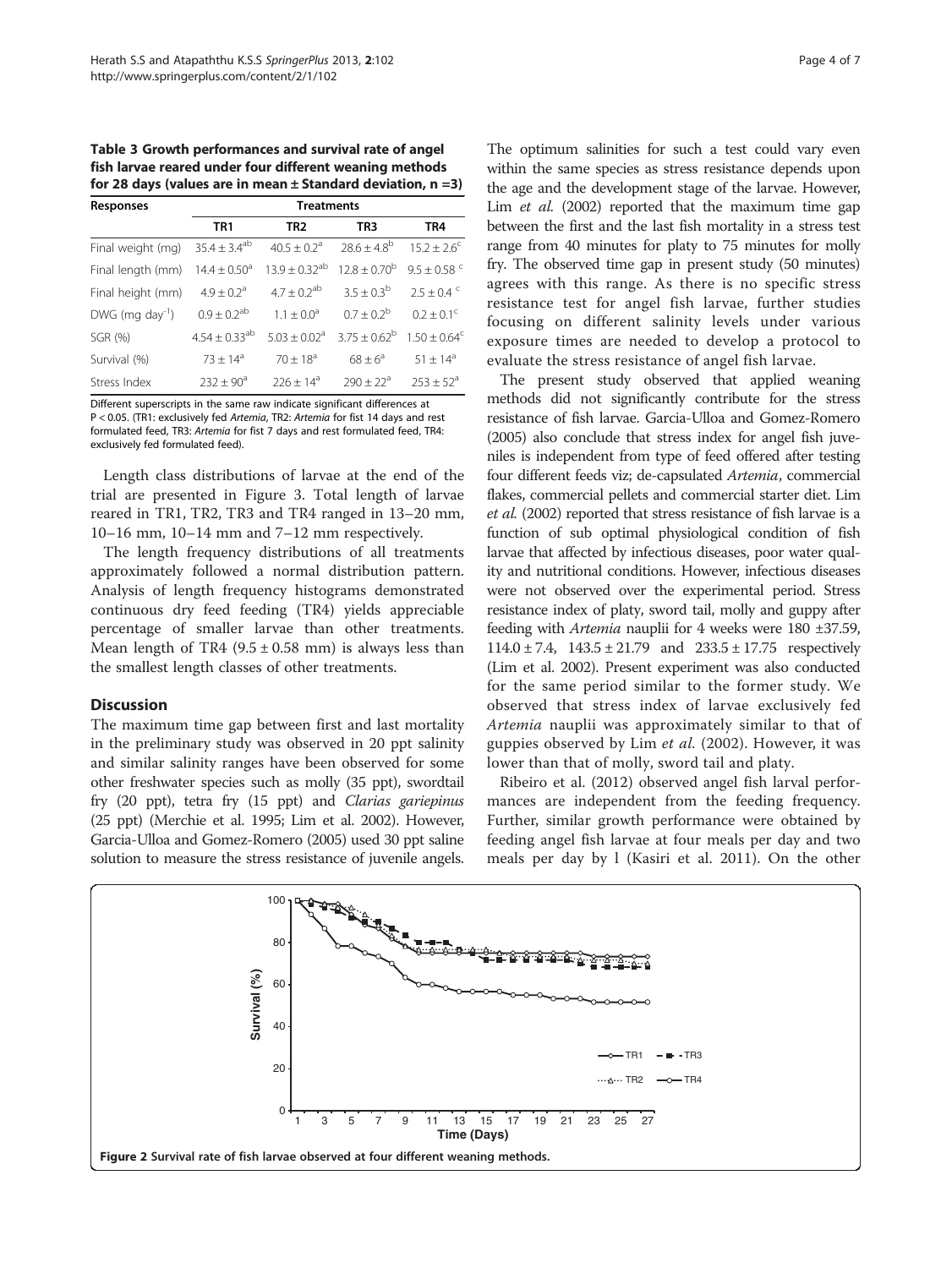<span id="page-4-0"></span>

hand, two times per day frequency is more practicable and convenient to employ according to our experience. Present study revealed that, angel fish larvae are able to accept both live feed and formulated dry feed at the onset of feeding. However, larvae solely fed live feed showed comparatively higher growth performances than that of larvae exclusively fed formulated dry feed. Similar observation has also been reported for Danio rerio (Carvalho et al. [2006](#page-5-0)), Heterobranchus. longifillis (Kerdchuen & Legendre [1994](#page-6-0)), southern flounder, Paralichthys lethostigma (Faulk & Holt [2009](#page-5-0)), haddock (Melanogrammus aeglefinus) (Blair et al. [2003](#page-5-0)) and Whishker cat fish (Macronema bleekeri) (Dan [2008](#page-5-0)). Well developed digestive system with functional digestive enzymes are absent at the onset of feeding and exogenous enzymes from live feeds play an important role in digestion (Person [1989](#page-6-0); Dbrowski [1982](#page-5-0)). Therefore, the least growth performances observed in larvae exclusively fed dry feed (TR4) could be attributed to a less developed digestive system which cannot support fish larvae to fully digest artificial dry feed. Further, Artemia nauplii contain nearly 56% protein and 17% lipid (Garcí a-Ortega et al. [1998;](#page-5-0) Nguyen et al. [2011\)](#page-6-0) that make it as an excellent feed for first-feeding larvae. Aquaculture organisms are in need of ascorbic acid (vitamin C) during their developmental stages and the requirements vary with the developmental stage. Different ascorbic acid derivatives have been observed in Artemia and the evidences are available in the literature for the liberation of vitamin C from the freshly hatched naupli (Dabrowski [1991;](#page-5-0) Nelis et al. [1994\)](#page-6-0). On the other hand, Artemia can be pre enriched with nutrients. It was observed that fish larvae promptly captured and ingested Artemia nauplii than dry feed particles. It was further indicated by the orange coloured larval digestive tract a few minutes after feeding. Low ingestion rate of dry feeds and leaching nutrients from dry feeds have also been highlighted as factors behind the poor growth in fish larvae fed dry feeds (Muguet et al. [2011](#page-6-0)). Moreover, physical properties of feeds (Sarkar et al. [2006](#page-6-0)), developmental stage specific nutritional requirement of larvae are also responsible for the poor growth of larvae exclusively fed formulated feeds (Flüchter [1982](#page-5-0)).

Best growth performances were observed in both TR1 and TR2 followed by TR3 and TR4. Nevertheless, growth performances of larvae exclusively fed Artemia was not significantly different from TR2, suggesting that angel fish larvae are possible to wean from 14th DPH without affecting growth of larvae. Therefore, switching larvae to dry feed on the 14th day after feeding with Atemia nauplii is the best way to produce angel fish larvae than exclusively feed Artemia over the whole larval production cycle. However, it is necessary to provide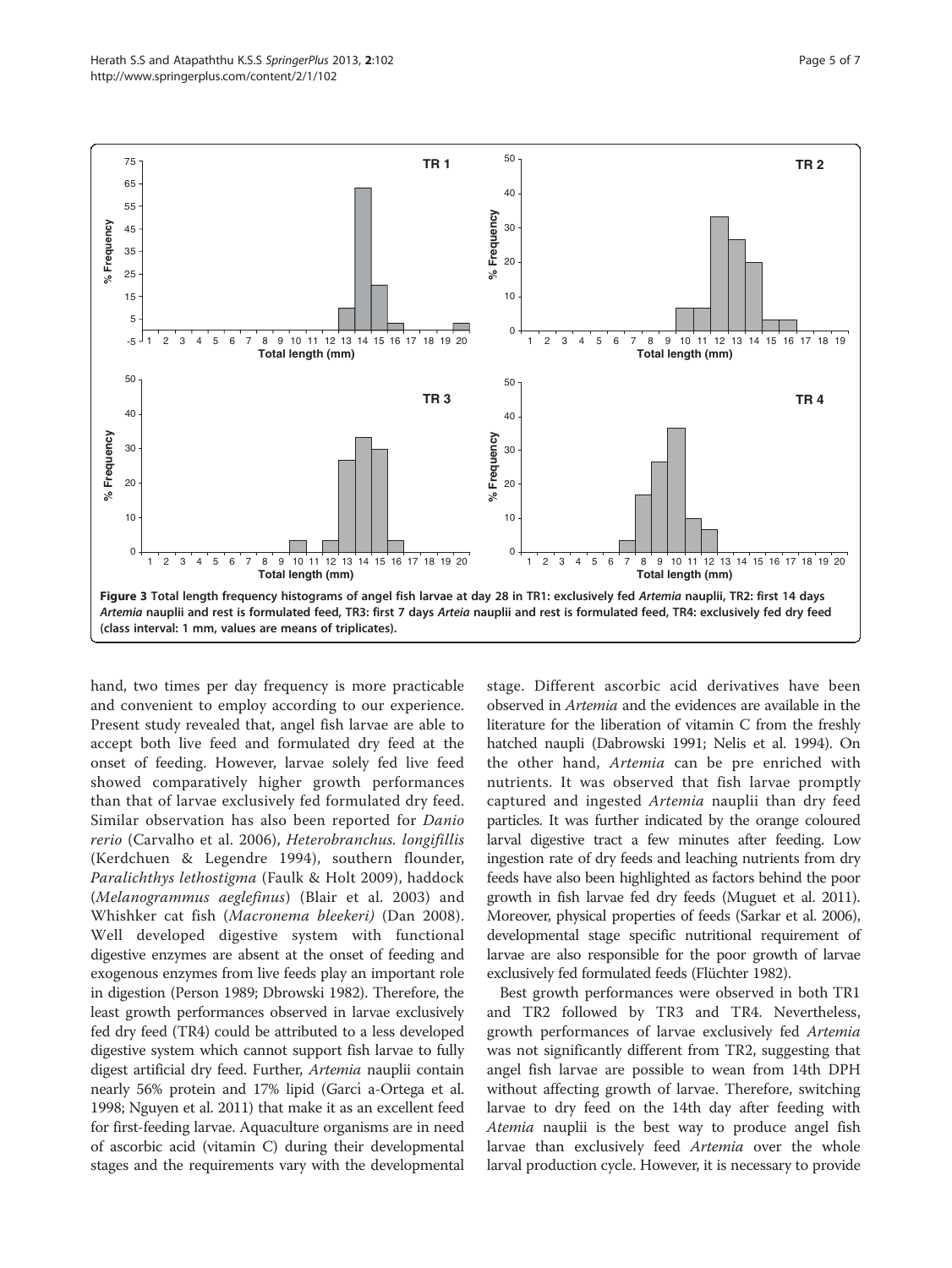<span id="page-5-0"></span>Artemia nauplii at least for the first seven or more days in order to obtain acceptable growth performances. Hung et al. (2002) reported bassa catfish (P. bocourti) can also be weaned to trout pellets after feeding Artemia nauplii for the first three or more days and then be fed with artificial feeds. Although growth performances were significantly low ( $P < 0.05$ ) in larvae exclusively fed dry feeds, angel fish accepted formulated feed even at the first feeding without any additional weaning protocol. A similar trend has also been reported by Ljunggren et al. [\(2003\)](#page-6-0) for pike perch juveniles. Further, Carvalho et al. (2006) also observed significant growth and survival (56%) in zebra fish larvae exclusively fed dry feeds. Present study agrees with the former survival rate as 51% survival observed in TR4 where larvae were solely on formulated feed. However, Sales ([2011\)](#page-6-0) reported that larvae solely fed formulated diets have a 2.5 times higher chance to die than those who fed live feeds. But our findings contradict with former observation as an acceptable survival (51%) observed in larvae exclusively fed dry feeds compared to other treatments. On the other hand, statistical analysis revealed that, larval survival was independent from the weaning methods employed. Although eight larvae per replicate were sampled for the final measurements, less number of fish was measurement only in some replicates of TR4 due to high mortality. In such a condition, all remaining larvae after using for the stress test were measured to calculate the mean weight, length and the height.

Some studies employed co-feeding where both live feed and dry feed offer at the same time (Nhu et al. [2010](#page-6-0); Wang et al. [2009](#page-6-0)) and live feed portion is gradually decreased by increasing the dry feed portion. As co-feeding was not tested in the present study, further steps are needed to compare the effects of sudden weaning and co-feeding. Possibility of direct weaning from live feed to formulated feed was tested in this by selecting a commercially available formulated feed. This feed was selected as it is one of the most popular commercial diets in the local market and widely used by local farmers (Pers.com). Further, it also contained acceptable protein content (42%). Although, present study revealed that the possibility of sudden weaning of angel fish larvae, nutritional composition of larval feed particularly amino acid and fatty acid composition, and stocking density of larvae are needed to be considered to develop a complete weaning protocol.

## Conclusion

Results of the present study indicate the possibility of sudden weaning angel larva *P.Scalari* from brine shrimp to dry formulated feed at their early life stages. Although, angel fish larvae show an appreciable growth and survival after shifting to dry feed on 7 DHP, it would be more

beneficial to wean suddenly on 14 DPH. This reduces the dependence on expensive brine shrimp, makes weaning easy and would imply a hatchery cost reduction.

#### Competing interests

The authors declare that they have no competing interests.

#### Author's contribution

SSH and KSSA involved in designing, conducting experiment, analyzing data and drafting the manuscript. Both authors read and approved the final manuscript.

#### Acknowledgement

We thank to Mr. Viraj Udayantha and Mr W.U.I Lanarolle, Aquaculturists of the FMST, University of Ruhuna, Sri Lanka, for their support during the experimental work. Authors wish to acknowledge Mrs. A.P. Gunasekara for reading the manuscript for English.

#### Author details

<sup>1</sup>Department of Fisheries and Aquaculture, Faculty of Fisheries and Marine Sciences & Technology, University of Ruhuna, Matara, Sri Lanka. <sup>2</sup>Department of Limnology, Faculty of Fisheries and Marine Sciences & Technology, University of Ruhuna, Matara, Sri Lanka.

#### Received: 5 December 2012 Accepted: 5 March 2013 Published: 12 March 2013

#### References

- Aragão C, Conceição LEC, Dinis MT, Fyhn H-J (2004) Amino acid pools of rotifers and Artemia under different conditions: nutritional implications for fish larvae. Aquaculture 234:429–445
- Ballagh DA, Fielder DS, Pankhurst PM (2010) Weaning requirements of larval mulloway, Argyrosomus japonicus. Aquacult Res 41:493–504
- Blair T, Castell J, Neil S, D'Abramo L, Cahu C, Harmon P, Ogunmoye K (2003) Evaluation of microdiets versus live feeds on growth, survival and fatty acid composition of larval haddock (Melanogrammus aeglefinus). Aquaculture 225:451–461
- Bonaldo A, Parma L, Badiani A, Serratore P, Gatta PP (2011) Very early weaning of common sole (Solea solea L.) larvae by means of different feeding regimes and three commercial microdiets: Influence on performances,
- metamorphosis development and tank hygiene. Aquaculture 321:237–244 Carvalho AP, Araújo L, Santos MM (2006) Rearing zebrafish (Danio rerio) larvae without live food: evaluation of a commercial, a practical and a purified starter diet on larval performance. Aquacult Res 37:1107–1111
- Conceição LEC, Yúfera M, Makridis P, Morais S, Dinis MT (2010) Live feeds for early stages of fish rearing. Aquacult Res 41:613–640
- Dabrowski K (1991) Some Aspects of Ascorbate Metabolism in Developing Embryos of the Brine Shrimp (Artemia salina). Can J Fish Aquat Sci 48:1905–1908
- Dan BC (2008) Effects of feeding regime and stocking density on survival and growth of Whisker Catfish fry (Micronema bleekeri, Gunther). MSc Thesis, Asian Institute of Technology (AIT), Bangkok, Thailand, p 99p
- Dbrowski K (1982) Proteolytic enzyme activity decline in starving fish alevins and larvae. Environ Biol Fishes 7:73–76
- Faulk CK, Holt GJ (2009) Early weaning of southern flounder, Paralichthys lethostigma, larvae and ontogeny of selected digestive enzymes. Aquaculture 296:213–218
- Flüchter J (1982) Substance essential for metamorphosis of fish larvae extracted from Artemia. Aquaculture 27:83–85
- Garcia Ortega A, Verreth JAJ, Coutteau P, Segner H, Huisman EA, Sorgeloos P (1998) Biochemical and enzymatic characterization of decapsulated cysts and nauplii of the brine shrimp Artemia at different developmental stages. Aquaculture 161:501–514
- Garcia-Ulloa M, Gomez-Romero HJ (2005) Growth of angel fish Pterophyllum scalare (Gunther, 1862) juveniles fed innert diets. Advances en invetigation agropecuaria 9:49–60
- Hung LT, Tuan NA, Cacot P, Lazard J (2002) Larval rearing of the Asian Catfish, Pangasius bocourti (Siluroidei, Pangasiidae): alternative feeds and weaning time. Aquaculture 212:115–127
- Kasiri M, Farahi A, Sudagar M (2011) Effects of Feeding Frequency on Growth Performance and Survival Rate of Angel Fish, Pterophyllum scalare (Perciformes: Cichlidae). Vet Res Forum 2(2):97–102